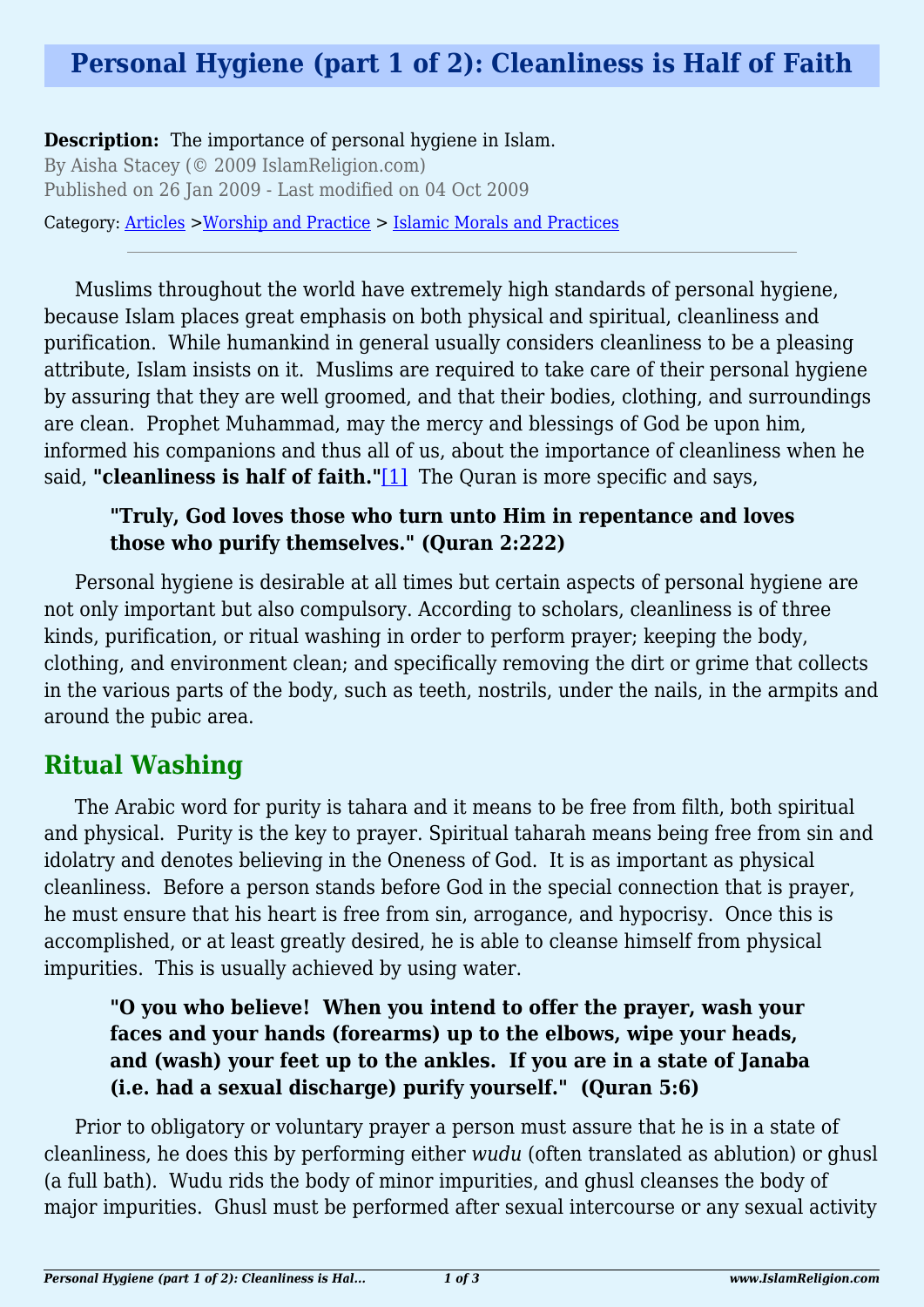that releases bodily fluids. Ghusl is also performed at the completion of a woman's menstrual period or post partum bleeding.

Ritually cleansing the body by performing wudu includes washing the hands, rinsing the mouth and nose, washing the face, washing the arms up to the elbows, wiping the head (and beard), washing the ears, including behind the ears and washing the feet up to and including the ankle. A person does not have to repeat this ablution for every prayer unless he has broken his wudu by one of the following methods; urinating or defecating, breaking wind, eating camel meat, falling asleep while lying down, losing consciousness, directly touching the genital area or becoming sexually excited sufficiently to emit a discharge.

<span id="page-1-0"></span>In the traditions of Prophet Muhammad, may the mercy and blessings of God be upon him, we are told that on the Day of Judgement those who complete a perfect wudu will be identifiable by the light shinning from the areas washed in wudu.[\[2\]](#page-2-1) Prophet Muhammad also taught the believers to perform wudu in an environmentally friendly manner. Water was often scarce and he recommended using as little water as necessary to complete the wudu correctly. However, on certain occasions it was obligatory to take a full bath (ghusl), at which time water touches all parts of the body.

Under certain conditions, ritual purification can be achieved without water. This is called *tayammum*, or dry ablution. If water is not available in sufficient quantities, or if it would be dangerous to use water, for instance if a person was wounded or very ill, clean earth may be used instead. Tayammum is performed by striking the hands lightly over clean earth and then passing the palm of each hand on the back of the other, the dust is then blown off and the hands are passed across the face. These actions are performed instead of wudu or ghusl.

**"...But if you are ill or on a journey or any of you comes from answering the call of nature, or you have been in contact with women (i.e. sexual intercourse) and you find no water, then perform Tayammum with clean earth and rub therewith your faces and hands. God does not want to place you in difficulty, but He wants to purify you, and to complete His Favour on you that you may be thankful." (Quran 5:6)**

Although God expects those who worship Him to be ritually clean, He is Merciful and allows certain concessions. He (God) says in the **Quran (2:286)** that He does not burden a person beyond what he can bear. Thus, tayammum is one of the concessions as is wiping over the socks, headscarves, and turbans.

Islam is a holistic religion that takes into account humankind's need for a balance between physical, emotional, and spiritual health and well-being. Personal hygiene and cleanliness, both physical and spiritual, keeps both the body and mind free from disease. Cleanliness is an important part of the high standards and values that are inherent in Islam.